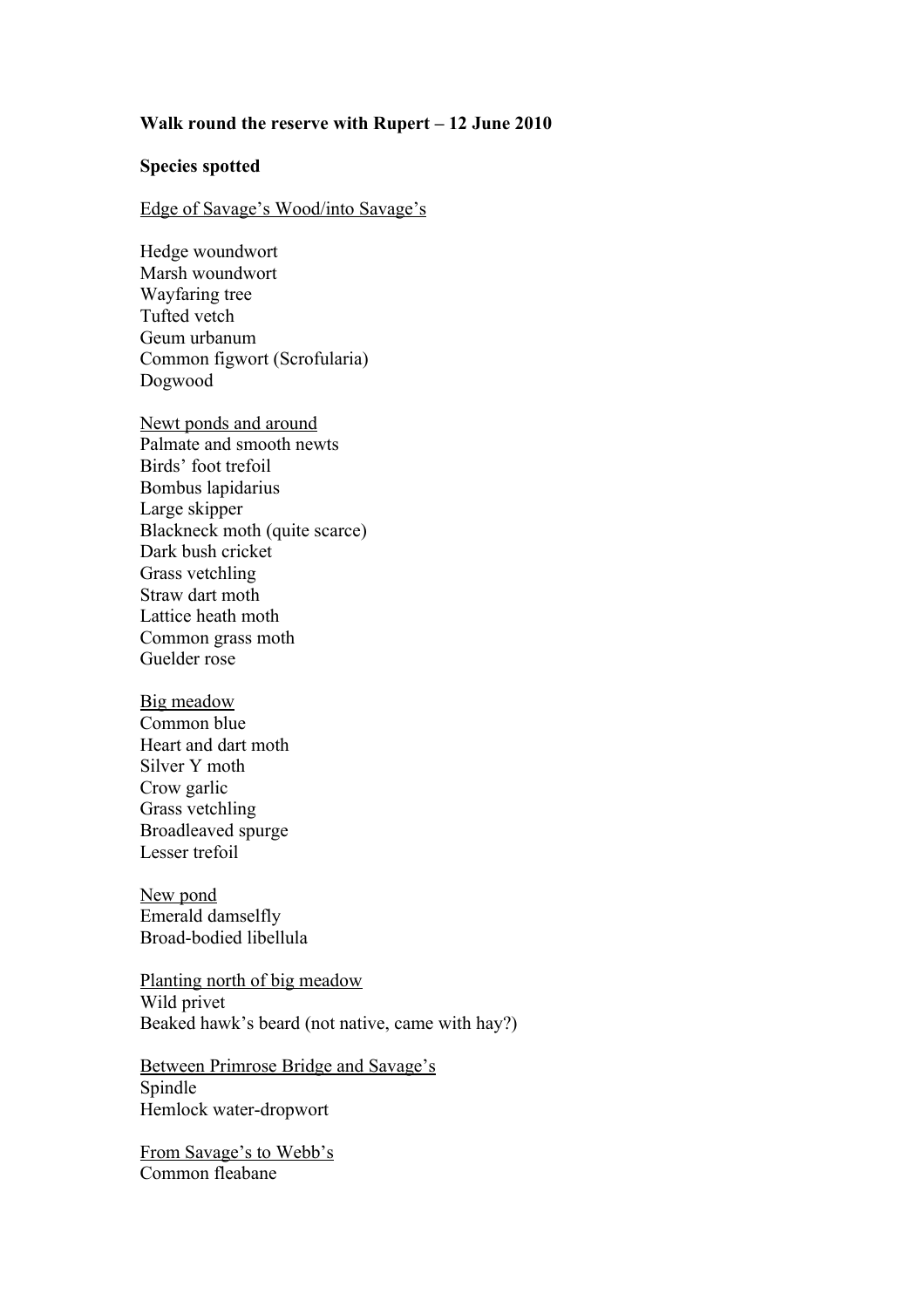False fox-sedge Whitethroat Burnet moth Bugle St John's Wort

**Orchard** Common blue Timothy tortrix Burnet companion Meadow vetchling

Bank below Webb's Wood meadow Bladder campion Little Tove Hairy St John's Wort Willow warbler

Grassland by webb's wood **Skippers** Burnet companion Common Blue Narrow-banded 5-spot burnet Bombus lapidarius Glaucous sedge Zigzag clover (not common) White briony Small tortoiseshell

## **Tasks suggested**

- Cutting back ash saplings along the edge of Savage's Wood by the school fence
- Still a day's worth of hazel coppicing in Savage's
- In the plantation immediately north of Savage's there is still some ash growing too near to cherry trees which could be taken out
- And more ash to thin in the block of planting north of the big meadow, leaving the cherries
- And more thinning in whatever the plantation is called near the school fence as you head to the lake
- The hedge along Bradley Stoke way needs to be laid (continue where we left off I guess)
- The grassy area below the upper newt pond is wildflower-rich, worth cutting back shrubs and scything every 3 years
- The upper newt pond requires a major dredging exercise (probably beyond us!)